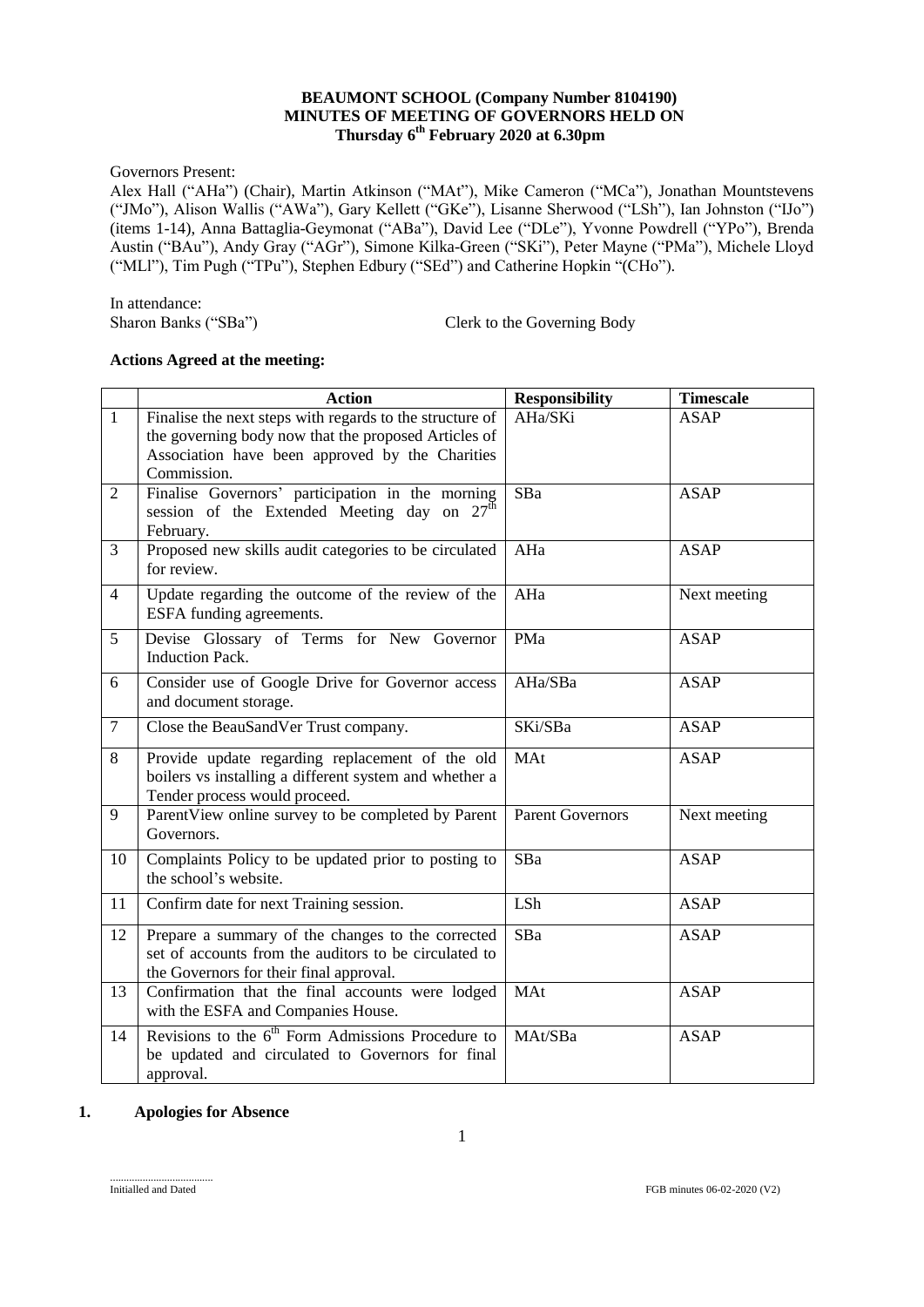All governors were present at the meeting and the meeting was quorate. Ian Johnston ("IJo") requested to leave the meeting early. Permission was granted.

### **2. Declaration of any conflict of interest foreseen in relation to agenda items and undertaking to declare any that arises in the course of the meeting**

Governors were reminded that anyone with a conflict of interest must declare it, withdraw from the meeting and take no part in any discussion or decision on the matter. None was declared.

### **3. To receive notification of any other business for item 19**

*Actions*

Two items were raised.

## **4. Approval of minutes of the meetings on 26th November 2019 and 11 th December 2019 and matters arising**

The minutes of the meeting on  $26<sup>th</sup>$  November 2019 were agreed as drafted. The action points from the meeting were considered as follows:

|                | <b>Action</b>                                                                                                                                                                      | <b>Responsibility</b> | <b>Timescale</b>            | <b>Update</b>       |
|----------------|------------------------------------------------------------------------------------------------------------------------------------------------------------------------------------|-----------------------|-----------------------------|---------------------|
| $\mathbf{1}$   | MAt to discuss the<br>of<br>structure<br>the<br>BeauSandVer Consortium and whether the<br>existence of the limited company<br>was<br>necessary for its continued operation.        | MAt                   | Next meeting                | On agenda           |
| 2              | LSh to provide an update regarding the next<br>in-house training date.                                                                                                             | LSh                   | Next meeting                | On agenda           |
| $\overline{3}$ | A review to be conducted of the skills<br>categories on the governors' skills audit in<br>light of feedback captured.                                                              | MCa                   | Next meeting                | On agenda           |
| $\overline{4}$ | SKi and AHa to review the new form of ESFA<br>Funding Agreement against the school's<br>current Funding Agreement to ascertain the<br>differences between them.                    | AHa/SKi               | <b>ASAP</b>                 | Ongoing             |
| 5              | A full costing of boiler replacement to be<br>conducted so that the school can be prepared<br>in the event of an emergency.                                                        | MAt                   | <b>ASAP</b>                 | In HT report        |
| 6              | Evaluation<br>Questionnaire<br>GB<br>Self<br>comments/thoughts to be sent to SBa for<br>compilation.                                                                               | SBa                   | Extended<br>meeting         | Extended<br>meeting |
| $\tau$         | Devise Glossary of Terms for New Governor<br><b>Induction Pack.</b>                                                                                                                | PMa                   | <b>ASAP</b>                 | <b>ASAP</b>         |
| 8              | Consider use of Google Drive for Governor<br>access and document storage.                                                                                                          | BAu/SBa               | <b>ASAP</b>                 | In progress         |
| 9              | Finalise the next steps with regards to the<br>structure of the governing body now that the<br>proposed Articles of Association have been<br>approved by the Charities Commission. | MCa/AHa/Ski           | <b>ASAP</b>                 | On agenda           |
| 10             | Update regarding the progress of the recent IT<br>issue reported.                                                                                                                  | MAt                   | Next meeting                | In HT report        |
| 11             | Governor development coordinator update.                                                                                                                                           | LSh                   | Deferred to<br>next meeting | On agenda           |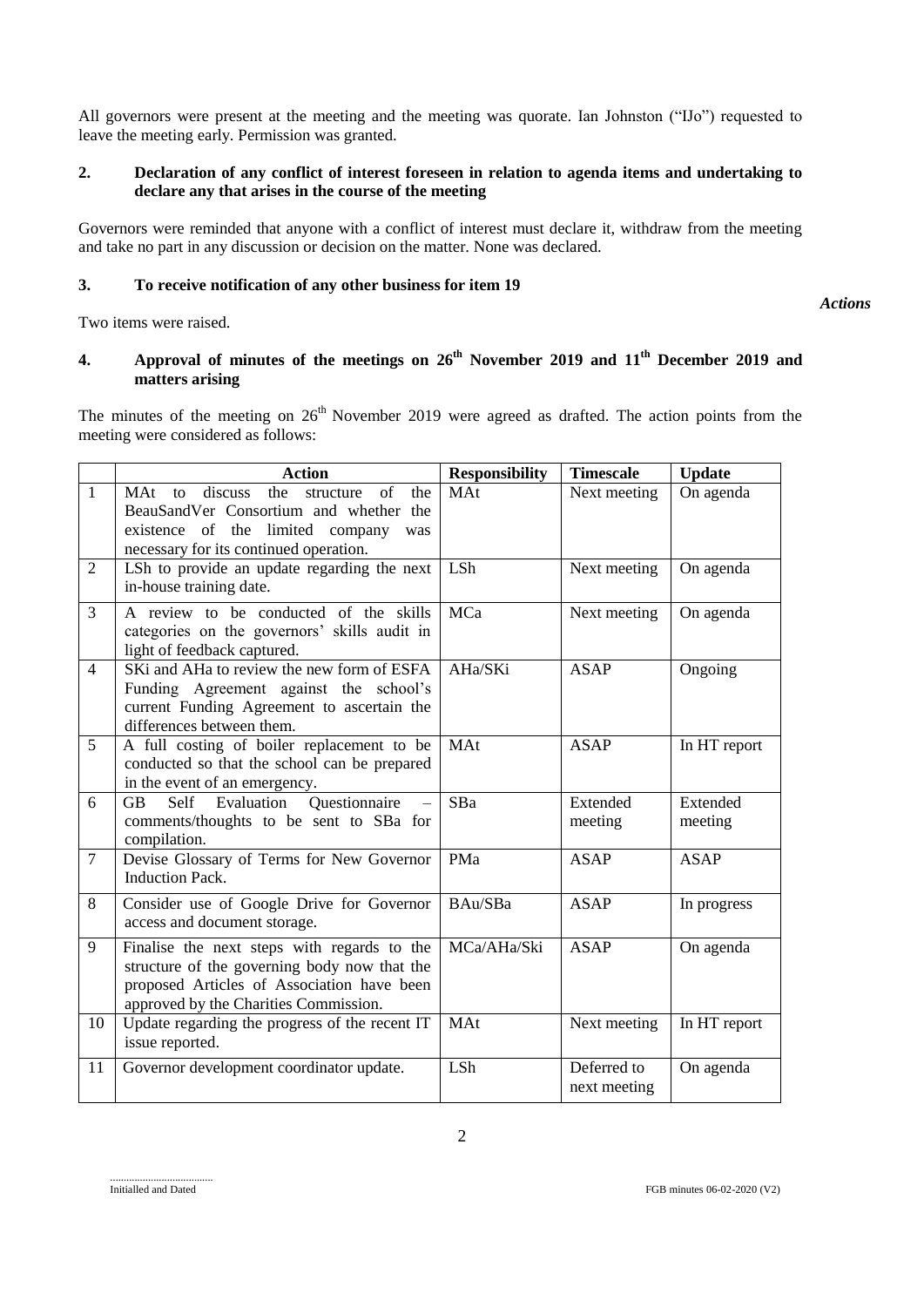With regards to item 4 above, it was noted that this was related to the CIF bid and was in progress.

The minutes of the meeting on  $11<sup>th</sup>$  December 2019 were agreed as drafted. The action point from the meeting was considered as follows:

| Action                                        | <b>Responsibility</b> | <b>Timescale</b> | Update    |
|-----------------------------------------------|-----------------------|------------------|-----------|
| JWe to circulate the final version of the JWe |                       | ASAP             | On agenda |
| accounts via email.                           |                       |                  |           |

### **5. Student Voice Update**

MAt reported that plans for another Colour Run, a Year 8 student-led event, were progressing well. In addition, it was noted that the Year 8 student leaders had also organised an inter-form football tournament which had proved to be a great lunchtime activity with high participation from the Year 7 students which was pleasing to see. Special thanks were extended to Mr Wynne who had volunteered his time to assist the students in delivering such a successful event.

#### **6. Committee reports and updates:**

#### **A. Resources**

It was noted that the minutes of the last committee meeting were still to be circulated due to its close proximity to the FGB meeting, and that they would be circulated in due course.

### **B. Community, Teaching and Learning**

It was noted that the minutes of the last committee meeting were still to be circulated due to its close proximity to the FGB meeting, and that they would be circulated in due course.

#### **7. Acknowledgement of receipt and review of the Management Accounts**

Governors had considered the Management Accounts for Period 3 (November) and Period 4 (December) which had been circulated prior to the meeting. There were no questions raised.

## **8. SEC2 and CIF update**

MAt reported that Phase 1 of SEC2 had been completed in January and all classrooms were being used. It was noted that there were some external works to finish and that the completion of the rendering was outstanding for Phase 2 of SEC2 and also that the sinks in the Science preparation room would be installed over the February half term break.

Regarding Phase 2 of SEC2, it was also noted that two further preparation rooms and a further classroom could be occupied from the following week. MAt reported that the snagging session would be held tomorrow and that the school should have occupation of all science laboratories in the week after the February half term break.

It was noted that the school was still in discussions with TJ Evers and Tillyards with regard to the cost of the dining area and final external works and that Governor involvement may be required should a satisfactory agreement not be reached.

MAt reported that the school was also working with the contractors to ensure a safe path for staff and students around the school to minimise congestion whilst the demolition of the old science buildings took place. Governors asked how long the demolition would take, and MAt advised that it was not yet on the construction plan but that a meeting was scheduled for the following week.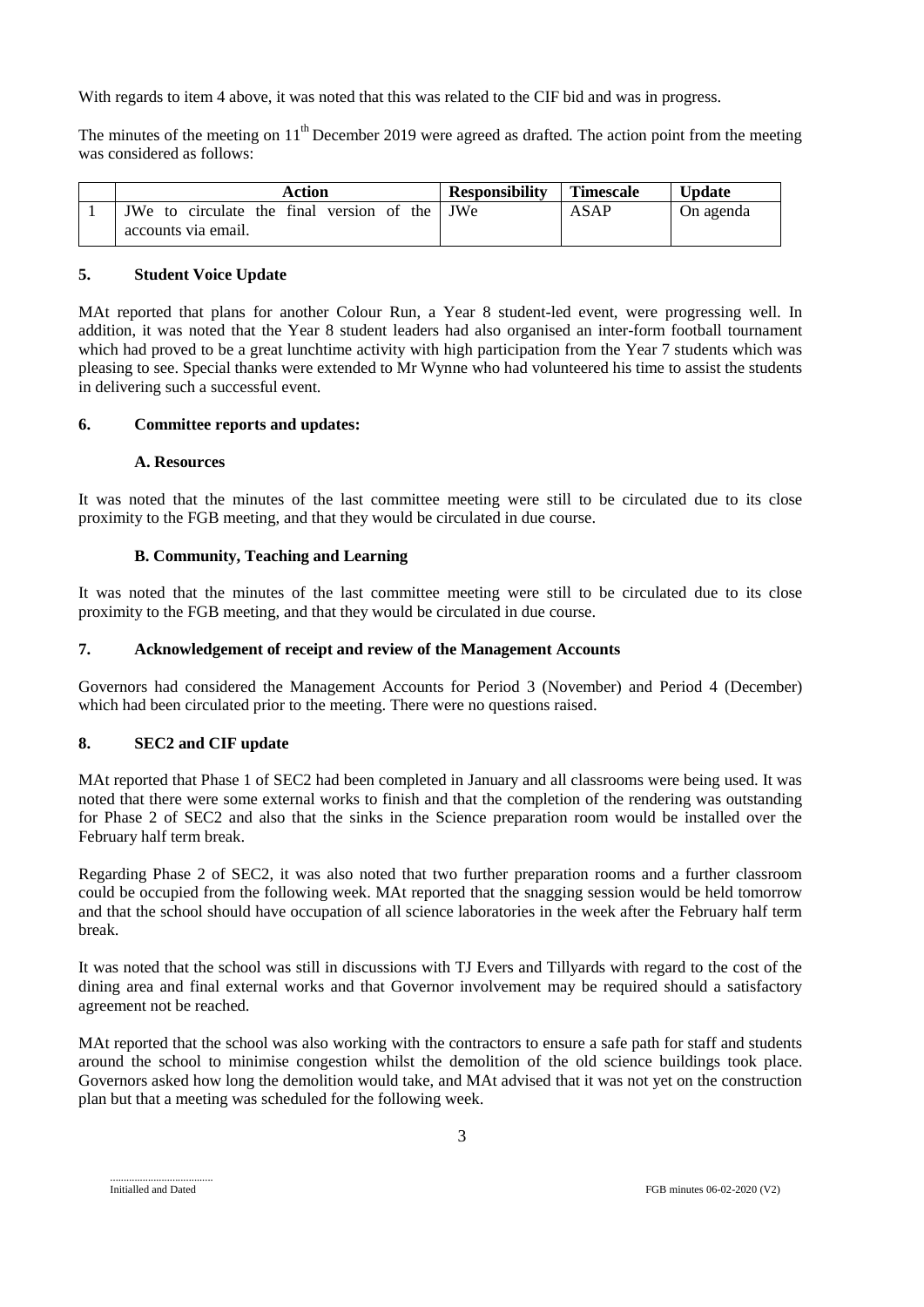Governors asked if there was asbestos identified in the old buildings. MAt confirmed there was and that the appropriate disposal experts would be taking care of this component of the demolition.

Governors thanked MAt for his update.

#### **9. Chair's Update:**

Governors had considered the Chair's report which had been circulated in advance of the meeting.

The chair first thanked the school for hosting an excellent 6<sup>th</sup> Form open evening. It was noted by Governors that it had been great for the visitors to also be able to view Phase 1 of the new science building on the evening.

With regard to changing the constitution of the Governing Body, the Chair reported that now the appropriate approvals had been granted by the Charity Commission, and on the basis it had been raised as a concern in the last two audits, it was acknowledged that, with the support of the Full Governing Body, the restructure should now proceed.

It was noted that the new constitutional arrangements would involve the appointment of new Members, who would be independent from the Governing Body and that (whilst there was no maximum number of Members) the minimum number was 3. It was therefore proposed that 5 new independent Members should be appointed, following which all the current Members would resign. It was noted that the biographies of the recommended independent Members were outlined in the paper circulated in advance of the meeting.

The chair explained the process required to adopt the new Articles of Association and recommended that, on the basis of this process, the Members should appoint all of the Community Governors as Member Trustees (currently 5), and then all 7 of the Parent Trustees could be appointed (as elected parent governors), since they would still meet the requirements of the Articles. It was noted that this would then create a structure of 13 Trustees including MAt. It was also noted that, whilst the Articles did not prevent there being Staff Governors, it was considered best practice for staff not to be Trustees (other than the Headteacher) and that Staff would still attend meetings, as currently, to advise Governors.

It was noted that the proposed structure was more flexible than the current and allowed the Governing Body to appoint more people for their specific skills.

A Governor asked to understand the process by which the 5 proposed independent members had been identified. There was a discussion of the key skill sets of each of the individual proposed members and the fact that it was felt these people were connected to the school whilst still being sufficiently disconnected from the current management and Governors of the school. On that basis, the Chair sought the approval of the Governing Body of the proposed structure to move forward. Governors agreed that this should proceed. AHa *AHa/Ski* agreed to move to the next stage and update the governing body accordingly.

With regards to planning for the governor's day in school and the extended meeting session on the  $27<sup>th</sup>$ February 2020, it was proposed to conduct student tracking (as in previous years) and that Governors should *FGB/SBa* liaise with SBa should they wish to attend this.

It was noted that self-evaluation, succession planning and moving documents to google drive were also suggested agenda items for this meeting.

With regards to the Skills Audit Category review, the Chair advised that examples from other schools and the *AHa*National Governors Association would be circulated for their review and feedback.

In relation to the outcome of the review of the ESFA funding agreements, it was noted that this was work in progress and that an update would be provided at the next meeting.

Initialled and Dated

FGB minutes 06-02-2020 (V2)

4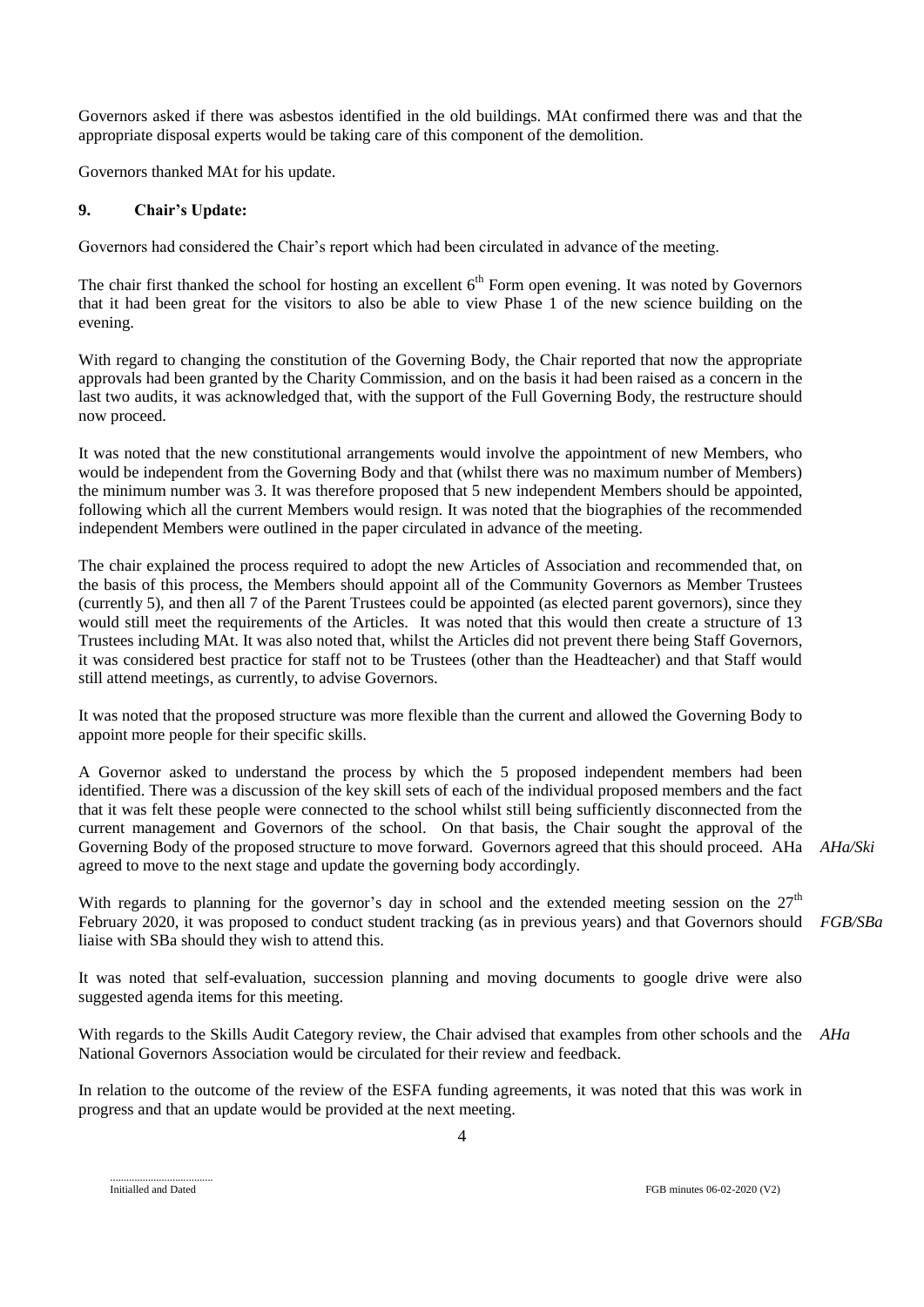#### **10. Head's Update**

Regarding staffing, MAt reported that the new Head of Technology appointment was going well, a new English Teacher had been appointed to start in September, and that a new Data Manager would start after Easter. A formal thank you to Sue Clarke (the previous Data Manager) for doing a fantastic job was noted. It was also reported that the appointment of a new History Teacher was in progress and the school was advertising for two Teaching Assistants.

Governors noted that the Sixth Form evening on  $9<sup>th</sup>$  January 2020 went exceptionally well with over 50 families also attending the day tours of the school following the event.

MAt reported that the school had seen a record of 183 UCAS applications (compared with 159 last year) with 17 Oxford and 5 Cambridge offers being received (the average being 2–6 each year).

With regard to the IT issues outlined at a previous meeting, following the replacement of a fibre link between the buildings, it was noted that there had been no further issues since the start of term. It was however reported that there had been some interference with system backups and that the replacement of the storage area network later in the year was anticipated to resolve this.

Regarding the Inspection Data Summary Report (IDSR), it was noted that this was to be covered under item 12 later in the meeting, but it was also noted that the school had achieved the highest value added score for St Albans.

Regarding the BeauSandVer Consortium, it was noted that it had been agreed to close the Limited Company *SBa* and revert to the old agreements and for SBa to investigate and implement the closure.

It was noted that the SLT were in the process of reviewing the Self-Evaluation Document (SED) for 2020 and that this would be updated for review at the extended meeting.

With regard to FAB, it was noted that the school expected to collect the final money due before Easter with the previously reported parakeet damage to the field and AstroTurf floodlights being the only outstanding issue from FAB Phase 1.

It was noted that an issue remained with a couple of leaking boilers and that the school was in discussions with Ashe as to who needed to take responsibility. In addition, with regard to the old boilers in need of replacement, it was noted that the school had arranged an external assessment to understand the best way forward in terms of boiler replacement as opposed to a different system, and that a tender process might proceed dependant on available funding. *MAt*

Finally, with regard to SEC2, there remained an outstanding issue with the drains with the contractors recommending changing the system to a single flush to address this issue. In addition, it was noted there was a continuing issue with the sliding doors of A Block and that the school had arranged an independent review in order to identify a long-term solution.

In terms of upcoming events, it was reported that the annual Dance Show would take place on the  $10^{th}$  and  $11^{th}$ February, St Peter's lunchtime concert would be held on the 12<sup>th</sup> February, followed by the Easter concert on 31<sup>st</sup> March. It was noted that the school continued to excel in both football and basketball competitions, with the school progressing to national and county competitions in both sports.

MAt reported that he had been trying to attend a meeting that Dame Kate Dethridge was attending with regards to keeping abreast of Multi Academy Trust developments in the broader marketplace; however it was noted this had been difficult to gain access to.

With regard to staffing, it was noted that a new SENCo had been appointed and that they were already familiar

Initialled and Dated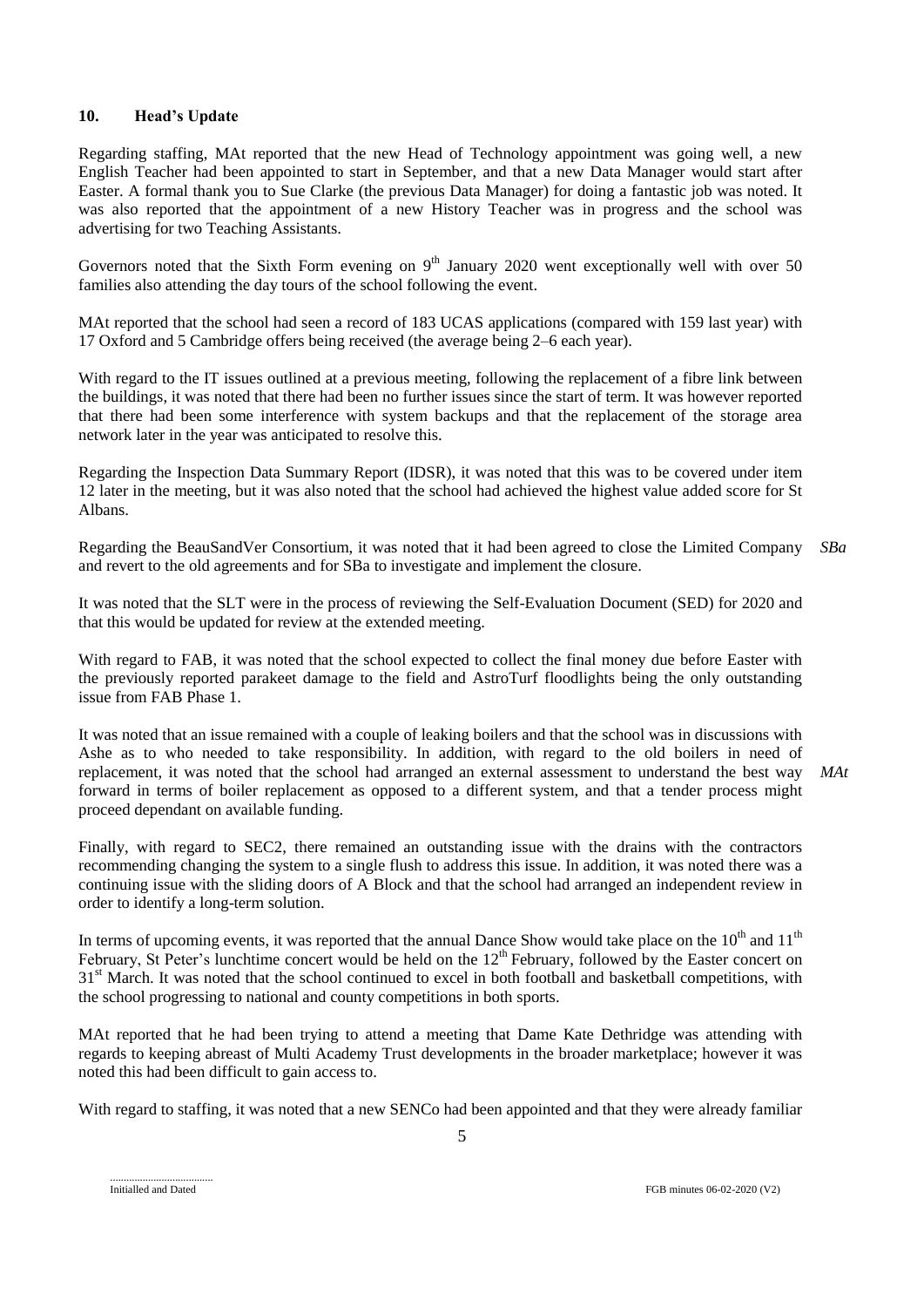with the school as they had previously trained in PE at the school and had the SENCo qualification already. A special thanks to Laura Dine, the previous SENCo, was noted for her outstanding work in the role and for her assistance in staying with the school longer to ensure a thorough handover.

## **11. Approval of the outcome of the tender for external audit services**

It was noted that 5 companies had been shortlisted as part of the tender process and had been reviewed via a quality score based matrix. It was noted that the school had selected Macintyre Hudson to replace Hillier Hopkins.

The recommendation was unanimously approved by Governors.

# **12. IDSR Report – Ofsted Inspection Data Summary Report**

Governors had considered the Ofsted Inspection Data Summary Report which had been circulated in advance of the meeting.

It was acknowledged that overall the report was very positive and it was pleasing to view consistency over 3 years of reporting.

## **13. Agreement on Admissions Criteria and Sixth Form procedure for 2021**

Governors had considered 4 documents which had been circulated in advance of the meeting including: the cover letter for Admissions Consultation, the schools consultation and determination guidance, the Beaumont School Scrutiny document, and the updated Admission to  $6<sup>th</sup>$  Form Procedure.

It was noted that, following the requested application to increase PAN in January of last year, the school had been asked to submit further information with regards to their  $6<sup>th</sup>$  Form Admissions Procedure.

After a detailed discussion, it was agreed that MAt would address each of the points of concern and email it to *MAt/SBa*Governors for their review and approval in order for it to be re-submitted by the deadline of  $6<sup>th</sup>$  March.

## **14. Safeguarding - update**

It was noted that, during the building works, the school was ensuring that students moved safely between buildings and classes. It was currently busier on site due to Year 11s no longer being able to leave the school at lunch break; however the school felt that this meant that they were in a better position in terms of safeguarding.

It was noted that the annual safeguarding audit had taken place and that the only item that had changed compared to the previous year was that staff had been required to provide more information.

## *IJo left the meeting*

A Governor confirmed that the meeting with Human Resources to audit the Single Central Record had taken place and that all was in order.

# **15. Child Protection Self Review Checklist Update (Progress vs Action Plan)**

It was noted that good progress had been made and YPo and EDu were booked to complete the online safety course and the appropriate qualification that would enable YPo to deliver in-house training to other staff in school. It was noted that training was planned to be completed by Easter.

## **16. Annual review of the parent feedback on ParentView**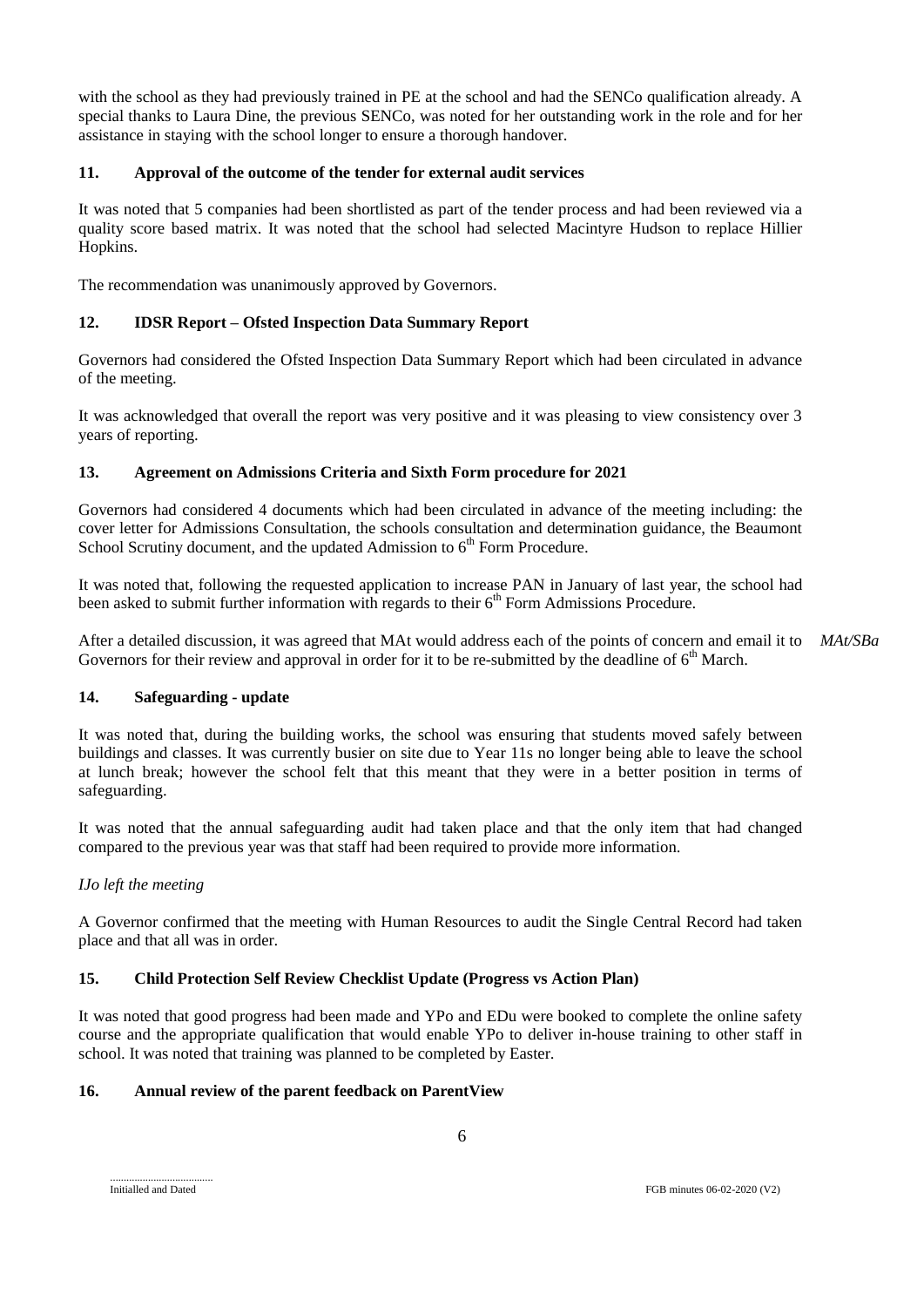Governors had considered the feedback that was available on ParentView and it was agreed that it needed to *Parent*  be promoted more. Parent Governors were asked to complete the survey before the next meeting. *Governors*

### **17. \* Policies – consideration and approval of the following policy (bearing in mind the responsibility to carry out an equality impact assessment in accordance with the school's Public Sector Equality Duty under the Equality Act 2010):**

Governors noted their responsibility as part of the review and approval of all policies and procedures to ensure that none of the policies/procedures approved had any disproportionate benefit or detriment and did not contain any discriminatory statements or have an adverse impact on any disadvantaged or vulnerable group.

#### **Complaints Policy (due Feb 2020)**

Governors had considered the Policy which had been circulated in advance of the meeting.

Governors agreed the changes to the policy subject to a couple of minor amendments which SBa agreed to *SBa* complete.

It was agreed that the documents approved at the meeting did not have any disproportionate benefit or detriment and did not contain any discriminatory statements or adverse impacts. A statement to this effect would be included in the documents as confirmation they had undergone an equality impact assessment in accordance with the school's Public Sector Equality Duty under the Equality Act 2010.

## **18. Governor Development Co-ordinator Update**

LSh outlined the training options available to Governors and it was agreed to proceed with the course entitled *LSh* "Knowing your school and Ofsted Governance." LSh agreed to move forward with arranging a date.

#### **19. To receive any other business as notified in item 3**

The first item of additional business was to review the Company Accounts due to an omission by the auditors in the first set of accounts which had been submitted to the ESFA and were now required to be resubmitted.

Governors requested that a formal email be circulated following the meeting confirming the exact changes between the original and corrected document to allow them to approve the replacement set of accounts. It was agreed that SBa would circulate this after the meeting. *SBa*

The second item of additional business was to approve the Investment Policy that had been reviewed at the Resources Committee on 22 January for recommendation to the FGB for final approval. The Policy was approved.

#### **20. Date of next meeting**

**Governor Day and Extended Meeting – Thursday 27 th February 2020 11am – 3pm and 3pm to 6.30pm FGB meeting – Thursday 25th March 2020 – 6.30pm**

There being no further business AHa declared the meeting closed at 8.20pm.

Signed: .....................................................................